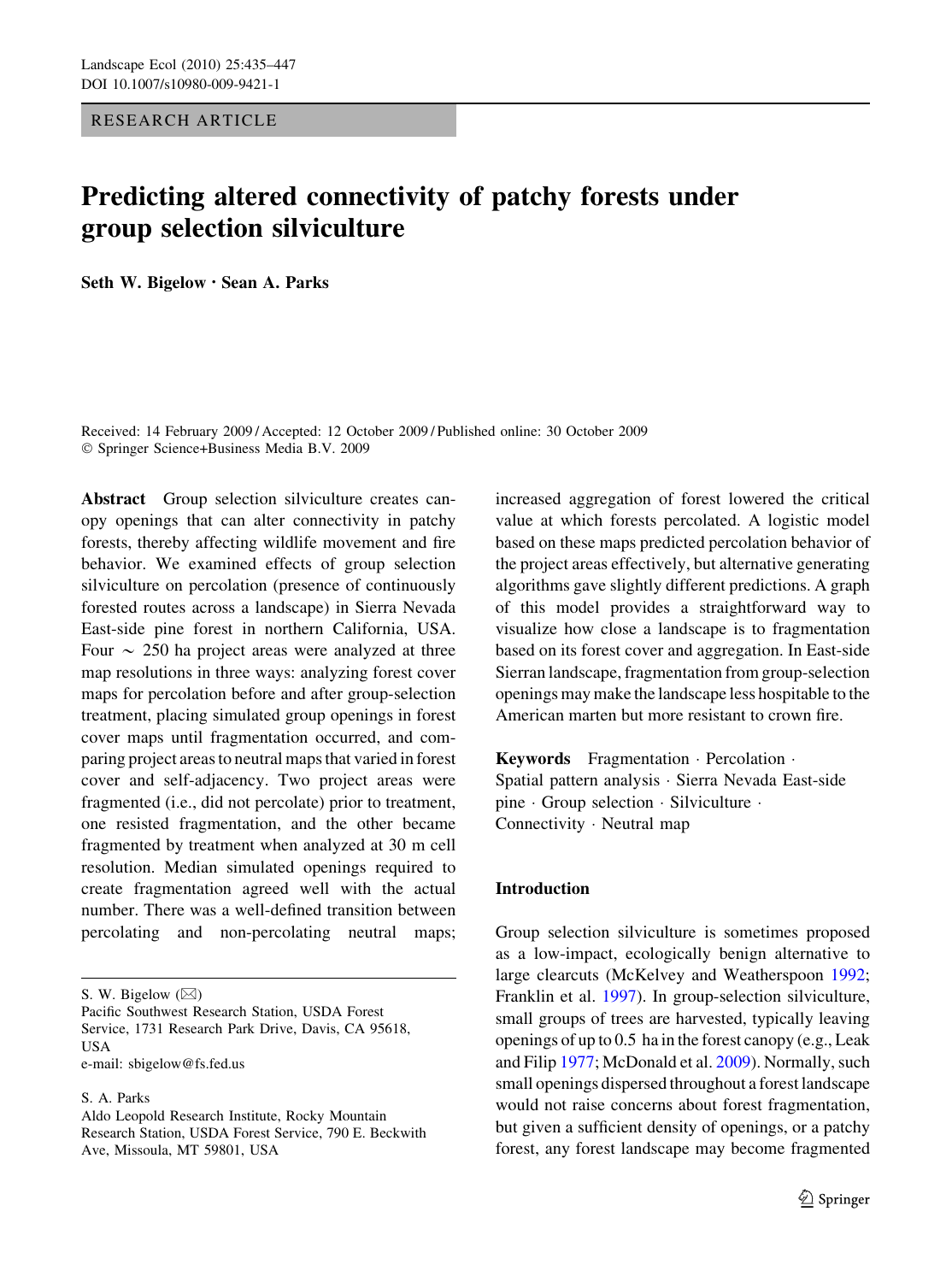(Franklin and Forman [1987;](#page-11-0) Li et al. [1993](#page-11-0); With [2002](#page-12-0)). Such forest fragmentation can have adverse effects on ecological processes such as mesocarnivore movement, or beneficial effects on prevention of catastrophic fire. The discipline of landscape ecology offers many tools for analyzing fragmentation (or its inverse, connectivity), but there is still a need for simple tools for analyzing structural connectivity under forested landscape harvesting scenarios (Calabrese and Fagan [2004](#page-11-0)).

Percolation, a central theoretical construct of landscape ecology (Stauffer and Aharony [1985;](#page-12-0) Li [2001;](#page-11-0) Turner et al. [2001](#page-12-0)), posits a critical or threshold value of cover  $(p<sub>c</sub>)$  of one element (i.e., forest) at which a landscape element transitions from connected to disconnected (Peterson [2002\)](#page-12-0). In binary neutral (or random) landscapes,  $p_c = 0.59275$  when a focal cell has four neighbors. This suggests a rule of thumb for predicting conditions under which forest operations such as group selection may diminish structural connectivity, but the presence of spatial structure (either clumping or regular spacing of forest elements) invalidates the assumption of randomness that underlies the  $p_c = 0.59275$  critical value (With [2002\)](#page-12-0). Actual landscapes have spatial structure and thus have different percolation thresholds than neutral simulated landscapes (Turner et al. [2001](#page-12-0)).

Landscapes with clumped elements usually percolate at cover proportions below thresholds for random landscapes, and landscapes with regularly dispersed elements may percolate at cover proportions above the threshold for random elements (Gustafson and Parker [1992](#page-11-0); Wallin et al. [1994;](#page-12-0) Hargis et al. [1998](#page-11-0)). Nevertheless, no predictive expression exists for the general case of spatially structured yet non-hierarchically organized landscapes. Such an expression would be valuable for planning group selection silviculture projects, as well as any other forest treatment that disturbs the overstory canopy. Indeed, given the importance of percolation theory in the discipline of landscape ecology (Turner et al. [2001](#page-12-0)), such an expression might prove to have a much wider application.

We carried out a study on group selection in patchy, semi-arid forest of the Eastern Sierra Nevada, USA. In these forests, forest patch connectivity has significance for mesocarnivore movement and for fire propagation. The American marten (Martes americana) is an old-forest specialist (Spencer et al. [1983\)](#page-12-0) that occurred throughout the Sierra Nevada range in the early twentieth century (Grinnell et al. [1937](#page-11-0)). Fragmentation of old-growth habitat has been implicated as a factor leading to decline in marten populations (Zielinski et al. [2005](#page-12-0)), and the marten is missing in parts of its historical range in the Eastern Sierra. In contrast, diminished connectivity may play a beneficial role in slowing the propagation of crown fire. Tree crown continuity enhances the spread of high-intensity canopy fire (Turner and Romme [1994](#page-12-0); Miller and Urban [2000](#page-11-0); Finney [2001](#page-11-0)), which has become common in these landscapes. Fuel discontinuity is an important principle of fire planning; indeed, percolation theory has been used to test fuel break function (Nahmias et al. [2000;](#page-12-0) Hargrove et al. [2000;](#page-11-0) Bevers et al. [2004;](#page-10-0) Spyratos et al. [2007](#page-12-0)).

Our study had four goals: two were narrowly focused on the specific landscape we were working in, and two were of broader scope. The first was to apply percolation analysis to landscapes recently treated with group selection silviculture to determine whether forest treatments adversely affected connectivity. The second was to use simulated placement of group selections to estimate the number of groups that could be placed in a specific landscape before causing a percolation transition (i.e., a change from percolating to non-percolating). The third was to determine the effect of map resolution on percolation behavior. The fourth was to derive a general expression for percolation probability with respect to forest cover and clumping of forest elements, for use in prediction of threshold behavior.

## Methods

Study site and treatment

An analysis of landscape connectivity was carried out at the site of a forest management project in patchy Sierra Nevada East-side pine forest (Eyre [1980](#page-11-0)) in the upper reaches of the Middle Fork of the Feather River watershed (Fig. [1](#page-2-0)), in the Northern Sierra/Cascades transition zone  $(40.0\textdegree N, 120.5\textdegree E)$ . Common canopy tree species are Jeffrey pine (Pinus jeffreyi), white fir (Abies concolor), incense cedar (Calocedrus decurrens), and Douglas-fir (Pseudotsuga menziesii). The Plumas National Forest (Beckwourth Ranger District) initiated the Red Clover project in 1999 as part of a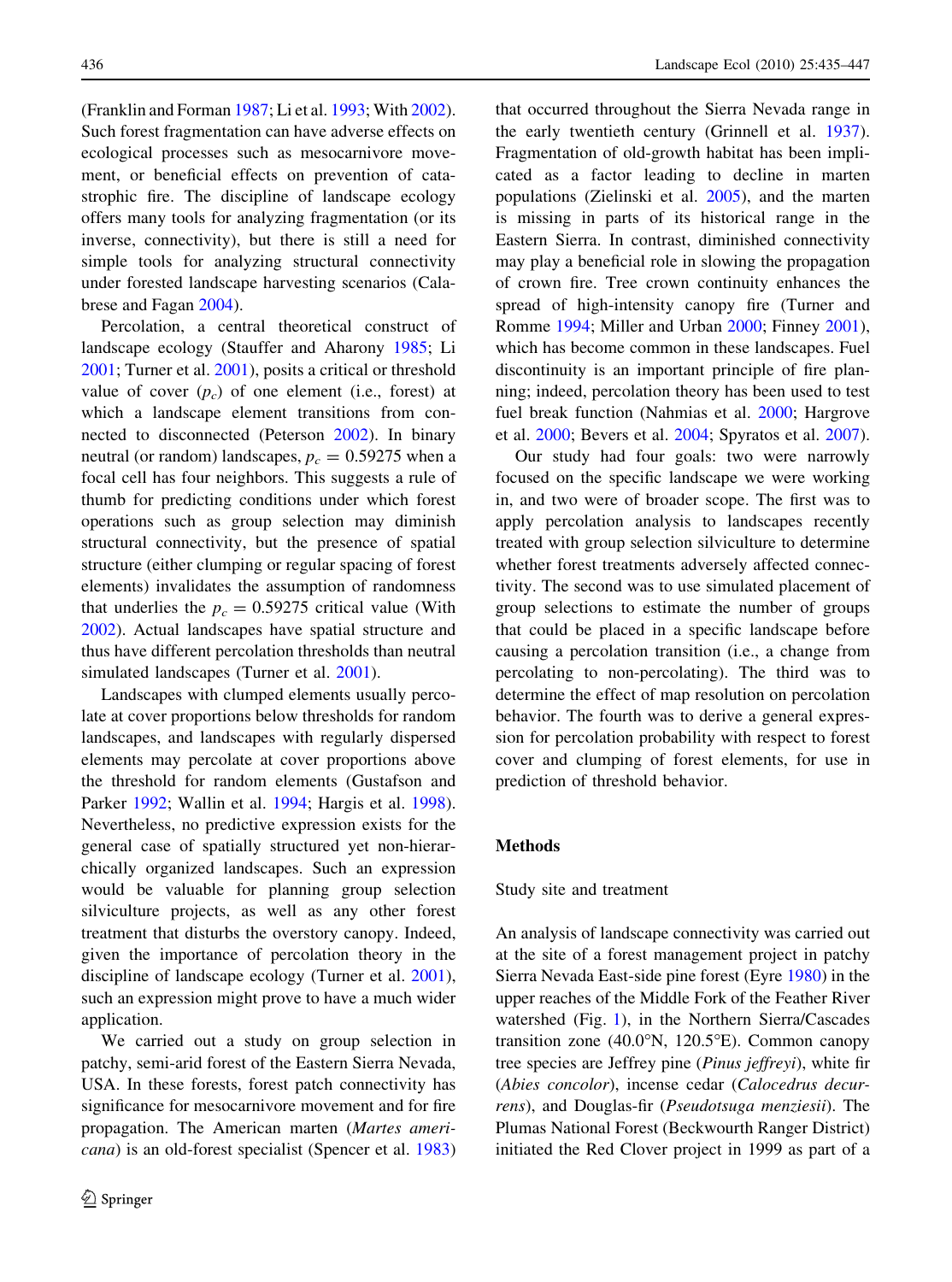<span id="page-2-0"></span>



legislatively mandated program of work (HFQLG [1998\)](#page-11-0). One element of the project called for placement of group selection openings, each  $\sim 0.8$  ha in size, within a larger landscape selected as being appropriate for group selection silviculture. Forest managers randomly selected center-points of groups in a GIS, and retained stands if mean quadratic breast-height diameter of trees was  $>30.5$  cm. Field crews marked approximately circular openings, and logging operations occurred in 2002 (Patti Millet personal communication).

Creating the binary landscape from photographs and testing for percolation

We delineated four rectangular study sites within the Red Clover group selection project area using DOQQs taken in 1998 (digital orthorectified quarter-quadrangles are aerial photographs corrected for displacement and distortion). Study sites were selected to encompass as many group selection openings as possible while avoiding roads, streams, and meadows; mean site area was 254 ha (Figs. 1, [2a](#page-3-0); Table [1\)](#page-4-0). We ran an unsupervised classification on the DOQQs using the Feature Analyst (Visual Learning Systems, 2001) extension of ArcMap (ESRI Inc. 2002), using Manhattan pattern with a  $3 \times 3$ window. We placed the 20 resulting classes in either forest (F) or open ground (O) categories, and used these rules to produce binary maps of the study sites. We aggregated the  $1 \text{ m}^2$  pixels of the binary image into square cells of 9, 100, or 900 pixels (i.e., cells with 3, 10, or 30 m sides) to investigate the influence of map resolution on percolation. We classified a cell as forested if  $\geq 50\%$  of its pixels were classified as forest. Fifty percent canopy cover is thought to be the approximate value at which habitat suitability changes from low to moderate or high for three important wildlife species in the study area (California spotted owl, American marten, and fisher; California Interagency Wildlife Task Group, [2005\)](#page-11-0).

We delineated the boundaries of the group selection openings using 2005 (i.e., post-treatment) National Agricultural Imagery Program images. We created post-treatment maps by overlaying group selection boundaries on the binary images created earlier and converting forested cells within the boundaries to open ground (Fig. [2](#page-3-0)b). Binary maps were analyzed for percolation before and after group selection in ArcView GIS (Fig. [2c](#page-3-0)).

Simulated placement of group selection openings

In addition to assessing the effects of actual group selections on percolation, we iteratively placed simulated group selection openings at each percolating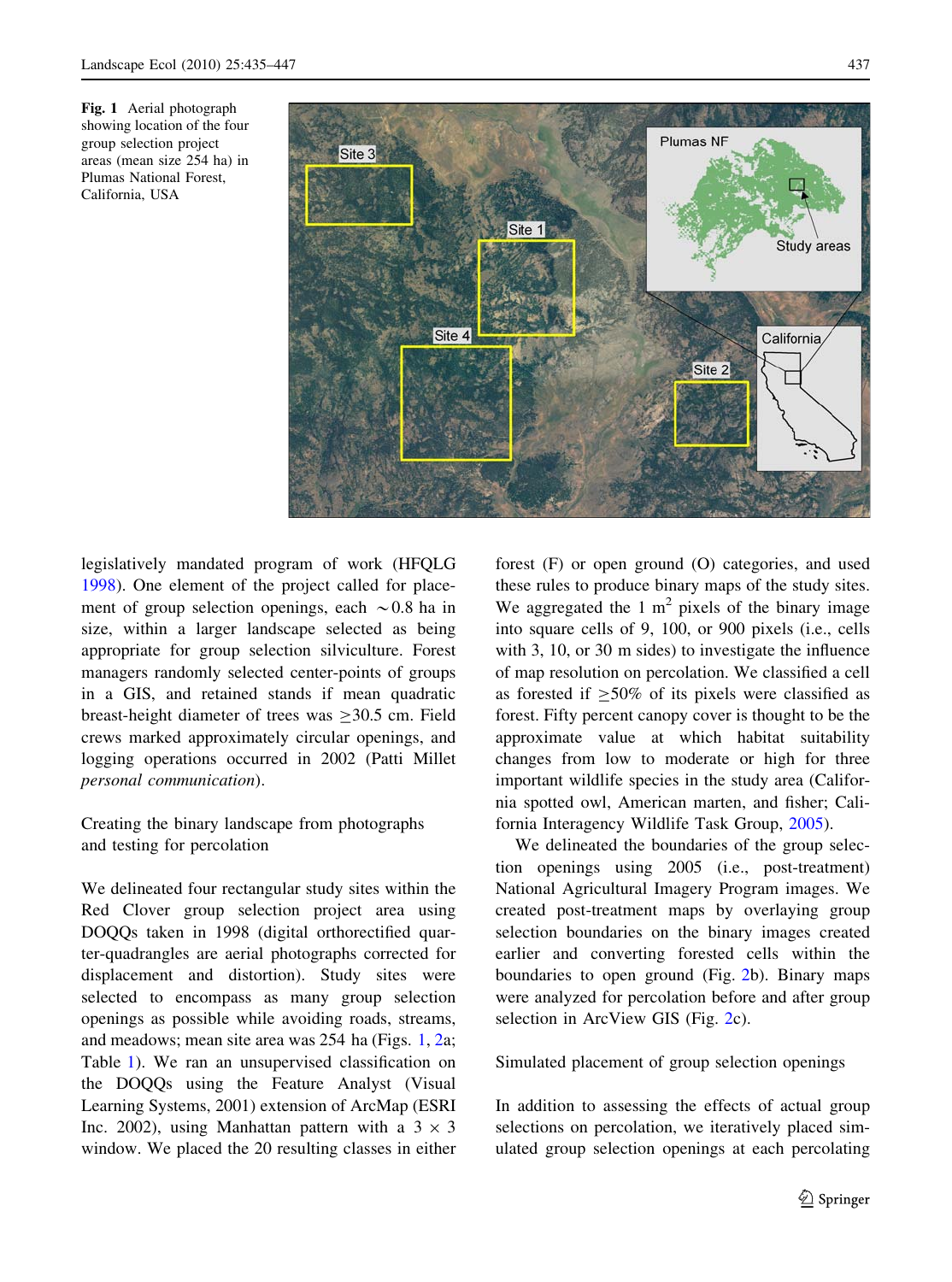<span id="page-3-0"></span>Fig. 2 Aerial photographs illustrating percolation analysis at *c* site 2. a Site prior to treatment with outlines of planned group selection openings. b Site prior to treatment, with outline of percolating forest cluster (classified at  $30 \times 30$  m cell resolution). c Site after treatment showing absence of percolation due to truncation of cluster

site until there was a percolation transition (i.e., until the site ceased to percolate). We created an Avenue script in ArcView GIS to apply openings and test for percolation. Simulated opening shapes were circular, and sizes were randomly chosen from a list of the actual group selection openings. An opening of average size (0.58 ha; Table [1](#page-4-0)) was represented by  $\sim$  6 of the large 30  $\times$  30 m cells, or 644 of the small  $3 \times 3$  m cells. Minimum forest cover value was selected from the real pre-treatment forest cover value to prevent openings from being placed in areas of sparse cover. Group selection openings were placed until the site failed to percolate. This procedure was run 100 times at each (percolating) site and map resolution.

Assessing vulnerability to percolation transition by analysis of neutral landscape models

We predicted probability of landscape percolation by stochastically generating binary maps with a range of forest cover and self-aggregation, testing the maps for percolation, and applying logistic regression. We used two alternative methods for generating maps with auto-correlated (i.e., aggregated) spatial structure (see review in Keitt [2000\)](#page-11-0); one was a simplification of the hierarchical system of O'Neill et al. [\(1992](#page-12-0)) in which the probability of a focal cell becoming forest  $(p(fc = F))$  is expressed as the sum of two joint probabilities. The first is the product of the conditional probability that the focal cell is forest given that a neighboring cell is forested  $(p(F|F))$  and the probability that the neighboring cell is forested  $(p(F))$ . The second is the product of the conditional probability that a focal cell is forest if a neighboring cell is open  $(p(F|O))$  and the probability that the neighboring cell is open  $(1-p(F))$ . The expression,

 $p$ (fc = F) =  $p$ (F|F) $p$ (F) +  $p$ (F|O)(1 -  $p$ (F)),

was rearranged by substituting  $p(F)$  for  $p(fc = F)$ , then solving for  $p(F|O)$ :

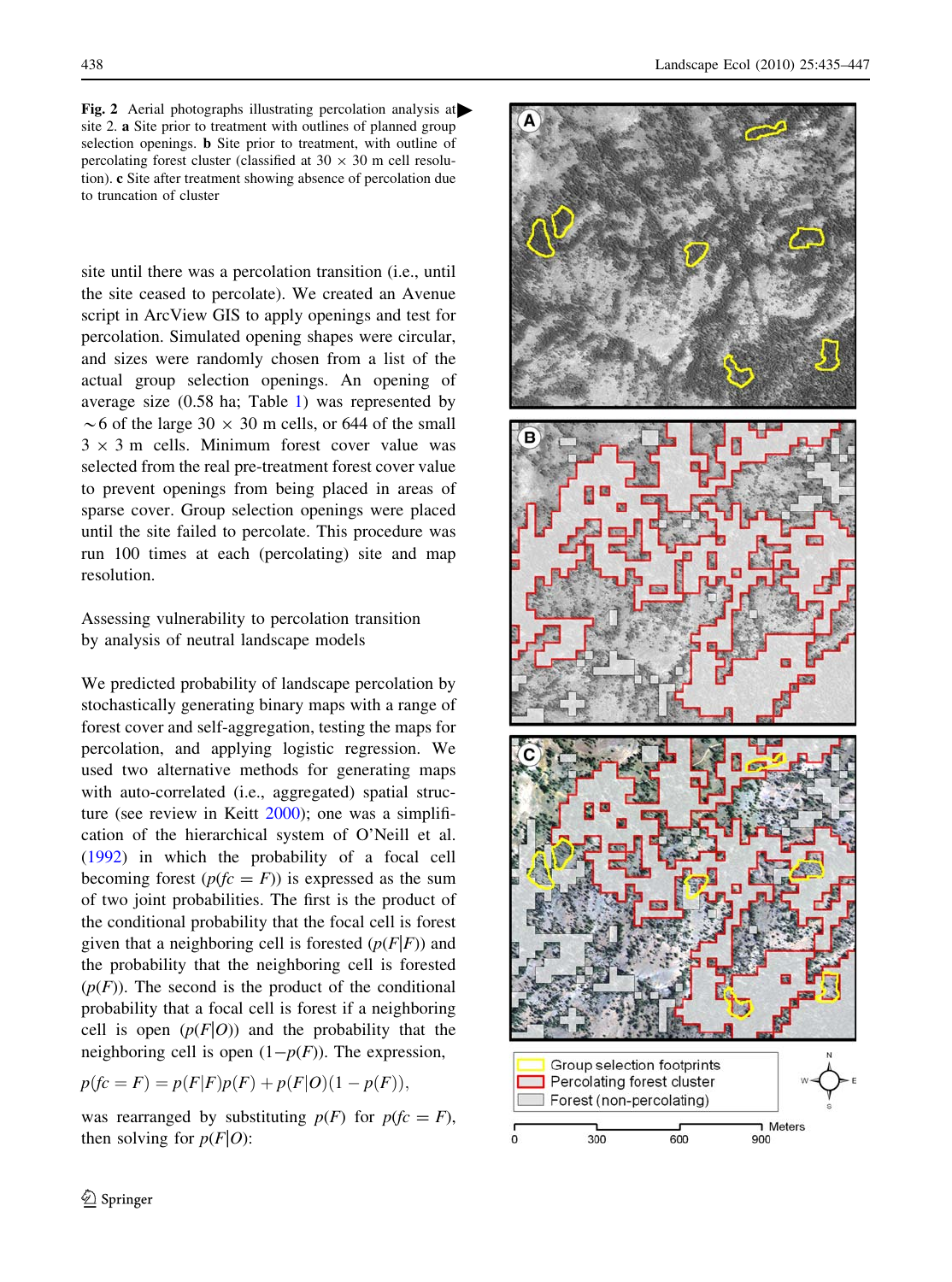| Site | Site<br>area<br>(ha) | GS<br>area<br>(ha) | $GS$ (#) | $3 \times 3$ m cells |      |         | $10 \times 10$ m cells |       |      | $30 \times 30$ m cells |      |       |      |         |      |
|------|----------------------|--------------------|----------|----------------------|------|---------|------------------------|-------|------|------------------------|------|-------|------|---------|------|
|      |                      |                    |          | pr(F)                |      | pr(F F) |                        | pr(F) |      | pr(F F)                |      | pr(F) |      | pr(F F) |      |
|      |                      |                    |          | Pre                  | Post | Pre     | Post                   | Pre   | Post | Pre                    | Post | Pre   | Post | Pre     | Post |
|      | 284                  | 7.4                | 13       | 0.42                 | 0.40 | 0.79    | 0.78                   | 0.43  | 0.41 | 0.76                   | 0.74 | 0.42  | 0.39 | 0.71    | 0.70 |
| 2    | 146                  | 3.9                |          | 0.47                 | 0.45 | 0.84    | 0.84                   | 0.48  | 0.45 | 0.81                   | 0.80 | 0.48  | 0.45 | 0.72    | 0.68 |
| 3    | 196                  | 9.9                | 17       | 0.60                 | 0.56 | 0.83    | 0.82                   | 0.63  | 0.58 | 0.82                   | 0.79 | 0.66  | 0.61 | 0.81    | 0.78 |
| 4    | 390                  | 8.0                | 13       | 0.40                 | 0.39 | 0.73    | 0.72                   | 0.41  | 0.39 | 0.71                   | 0.70 | 0.39  | 0.37 | 0.67    | 0.65 |

<span id="page-4-0"></span>**Table 1** Size of East-side study sites and group selection (GS) openings, and proportion of forest cover  $(pr(F))$  and forest selfadjacency  $(pr(F|F))$  in binary maps of the sites before and after treatment at three map resolutions

 $p(F|O) = (p(F)(1 - p(F|F))/(1 - p(F)).$ 

Maps were generated by specifying  $p(F)$  and  $p(F|F)$ , then randomly selecting a focal cell and a neighboring cell. If the neighboring cell had an identity of  $F$ , the variable p was assigned the probability  $p(F|F)$ ; otherwise p became  $p(F|O)$ . A random number (Z) between zero and one was selected from the uniform distribution; if  $Z \leq p$  then the focal cell became forest, and if  $Z > p$  then the focal cell became open. This process was repeated until each cell on a map had changed 10 times on average.

The other, cluster-growth approach for generating spatially structured maps (Anderson and Family [1988;](#page-10-0) Fahrig [1997](#page-11-0)) also required two parameters, one for forest cover and the other for fragmentation (FRAG). It begins with an open map, and randomly selects a cell location and a uniform number (Z) from 0–1. If any neighboring cell is forest or if  $Z < FRAG$ then the selected cell becomes forest. The process continues until cover reaches the specified value. Simulations were done in square grids of 50, 150, or 500 cells per side for both map-generation approaches. The dimensions reflected the extent and resolution at which the study site images were classified, e.g., a square 225 ha study area divided into 30 m cells has 50 cells per side. Calculation of  $pr(F)$  and  $pr(F|F)$  and determination of percolation were done after each map was created; percolation was assessed with a cellular automaton that advanced from left to right across the map following a set of rules to search for a continuous route (Fig. 3). [We use the notation  $p()$  to indicate theoretical probabilities or model parameters, and  $pr()$  to indicate measured quantities such as proportion of map cells that are forest  $(pr(F))$ , or proportion of forest cells that are adjacent to other forest cells  $(pr(F|F))$ .



Fig. 3 Simulated landscape of forested (green) and open areas (white) showing continuous path taken by the cellular automaton (red). Even though the proportion of forest cover  $pr(F) = 0.51$  is well below the theoretical percolation threshold for unstructured landscape  $pc = 0.59275$ , the landscape percolates because the proportion of forest self-adjacency  $pr(F|F) = 0.68 > 0.59275$ 

Simulations were done at  $p(F) = 0.4{\text{-}}0.8$  in increments of 0.01, and at  $p(F|F) = 0.20{\text -}0.99$  in increments of 0.01. The resulting data sets each had  $\sim$ 3,000 observations.

Data sets generated from multiple simulation runs were analyzed with logistic regression to determine the combined effect of forest cover and self-aggregation on probability of percolation  $(p_p)$ . Probability of percolation was estimated by fitting a logistic equation,

$$
p_p = e^J/(1+e^J) + \varepsilon,
$$

in which the exponent  $J$  was modified to express alternative models of percolation probability, and  $\varepsilon$  is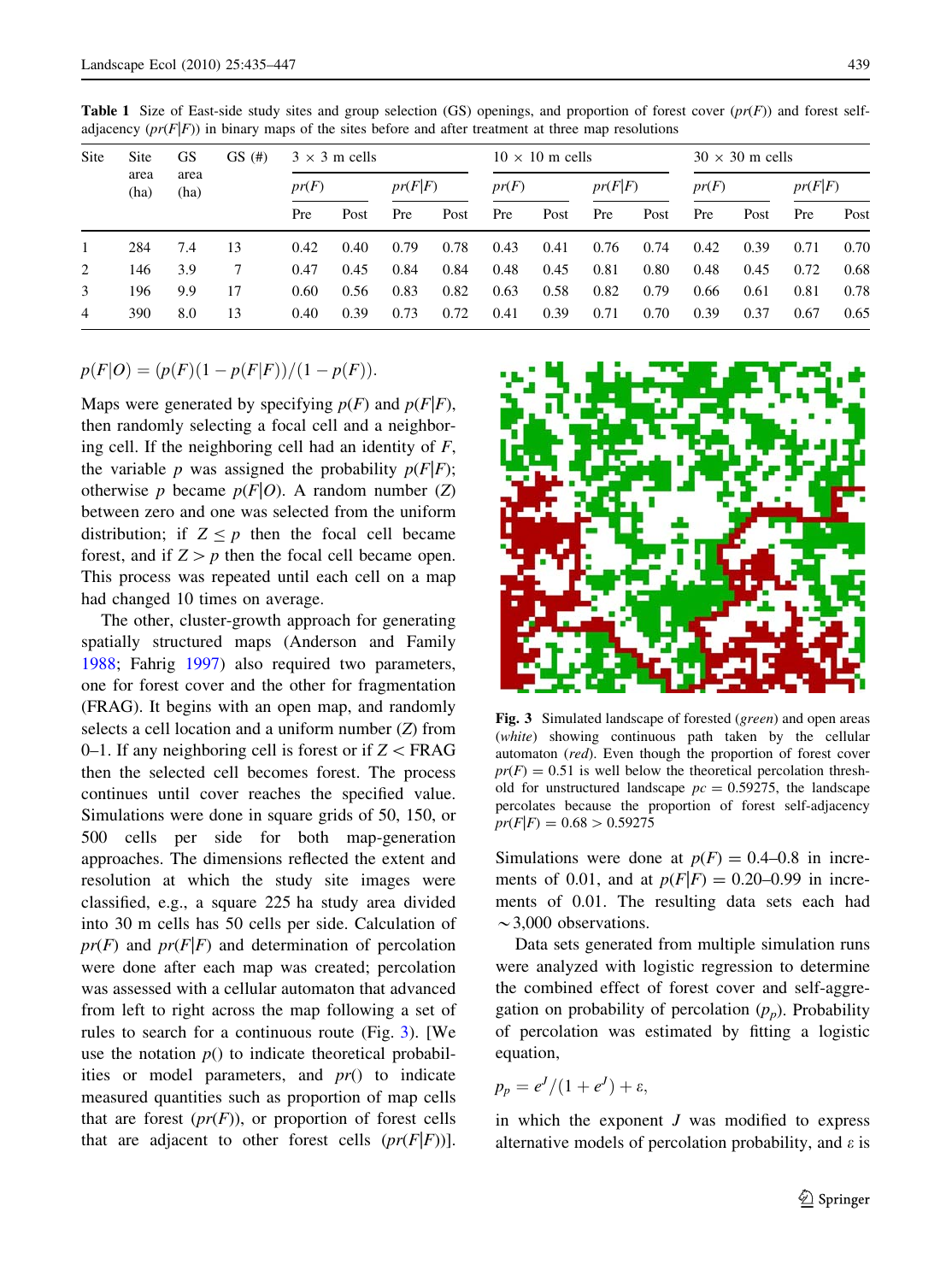| $M^{\rm a}$    |   | Logistic equation $[p_p = e^{J} / (1 + e^{J})]$ exponent | Description                          |
|----------------|---|----------------------------------------------------------|--------------------------------------|
|                |   | $J = a + bx$                                             | Univariate                           |
| 2              |   | $J = a + bx + cy$                                        | <b>B</b> ivariate                    |
| 3              |   | $J = a + bx + cy + dxy$                                  | Bivariate with interaction           |
| $\overline{4}$ | 6 | $J = a + bx + cy + dxy + ex^2 + fy^2$                    | Bivariate with 2nd-order terms       |
| 5              |   | $J = a + bx + cy + dxy + ex^2 + fy^2 + g(xy)^2$          | Bivariate with 2nd-order interaction |

**Table 2** Logistic equation models for estimating percolation probability  $(p_n)$  as a function of forest cover  $(p(F) = x)$  and selfadjacency  $(p(F|F) = y)$ 

<sup>a</sup> Model identifier

<sup>b</sup> Number of parameters in model

the binomial error model (Table 2). Maximum likelihood principles were used to select the most-likely equation and parameters given the data (Hilborn and Mangel [1997](#page-11-0); Burnham and Anderson [2002\)](#page-11-0). Analyses were done in R version 2.7.2 (R Development Core Team [2008](#page-12-0)). Equations were fitted to data with the Metropolis simulated annealing algorithm (Szym-ura and Barton [1986\)](#page-12-0), in an implementation in  $R$  by Lora Murphy and Charles Canham (Cary Institute of Ecosystem Studies).

## Assessment of percolation predictions

In any neutral, binary, non-spatially structured map, the probability of randomly selecting a cell with an  $F$ identity is independent of the identity of neighboring cells (i.e.,  $p(F) = p(F|F)$ ); by extension, any map in which  $p(F) = p(F|F)$  is unstructured. In unstructured maps with four-neighbor geometry,  $p_p = 0.50$  when  $p(F) = 0.59275$  (Stauffer and Aharony [1985\)](#page-12-0). In theory, then, maps characterized by  $p(F) = p(F|F)$  = 0.59275 are unstructured and have  $p_p = 0.50$  probability of percolating. This relationship provides a benchmark for assessment of generating equations and regression analyses, so we superimposed a symbol denoting this known percolation probability on scatter-plots of the percolation outcomes and contour plots of the logistic equations.

The effectiveness of this system in predicting percolation thresholds was also determined by comparing study site percolation behavior with predicted probability of percolation  $(p_p)$  from the most-likely equations and parameters. We created contour graphs from the most-likely equations, in which  $pr(F)$  and  $pr(F|F)$  are respectively the horizontal and vertical axes and  $p_p$  is indicated by contour lines and colors (Lattice graphics; Sarkar [2008](#page-12-0)). Percolation status of the four study sites was plotted on the contour plots with respect to  $pr(F)$  and  $pr(F|F)$ .

## Results

Percolation in East-side landscapes

Three of the four sites had pre-treatment forest cover below the  $p_c = 0.59275$  percolation threshold;  $pr(F)$ of the four sites ranged from 0.39 to 0.66 (Table [1](#page-4-0)). Sites 2 and 3, which had higher  $pr(F)$  than the other sites, percolated (i.e., had a continuous route across the landscape via pixels connected by common edges) at all map resolutions (i.e., 3, 10, and 30 m cell sizes). Sites 1 and 4, which had  $pr(F) < 0.43$ , did not percolate. Self-adjacency  $(pr(F|F))$  exceeded  $pr(F)$  at all sites, indicating that forested landscape cover was clumped. Forest cover and  $pr(F|F)$ decreased by 0.02–0.03 after group selection treatment at most sites. Group selection openings occupied from 2–6% of the total area of each site, and they caused a percolation transition only at Site 2 at 30 m map resolution.

Simulated placement of group selection openings for the two sites that percolated pre-treatment showed a median of 8–51 groups required for a percolation transition (Fig. [4](#page-6-0)). Results are displayed as a density graph (Sarkar [2008](#page-12-0)). There was a tendency toward a bimodal distribution. The trend in change in median number of groups required for percolation transition varied with site and with resolution. At Site 2, increasing map resolution increased the number of simulated groups required to effect a percolation transition. At Site 3, though, the maximum number of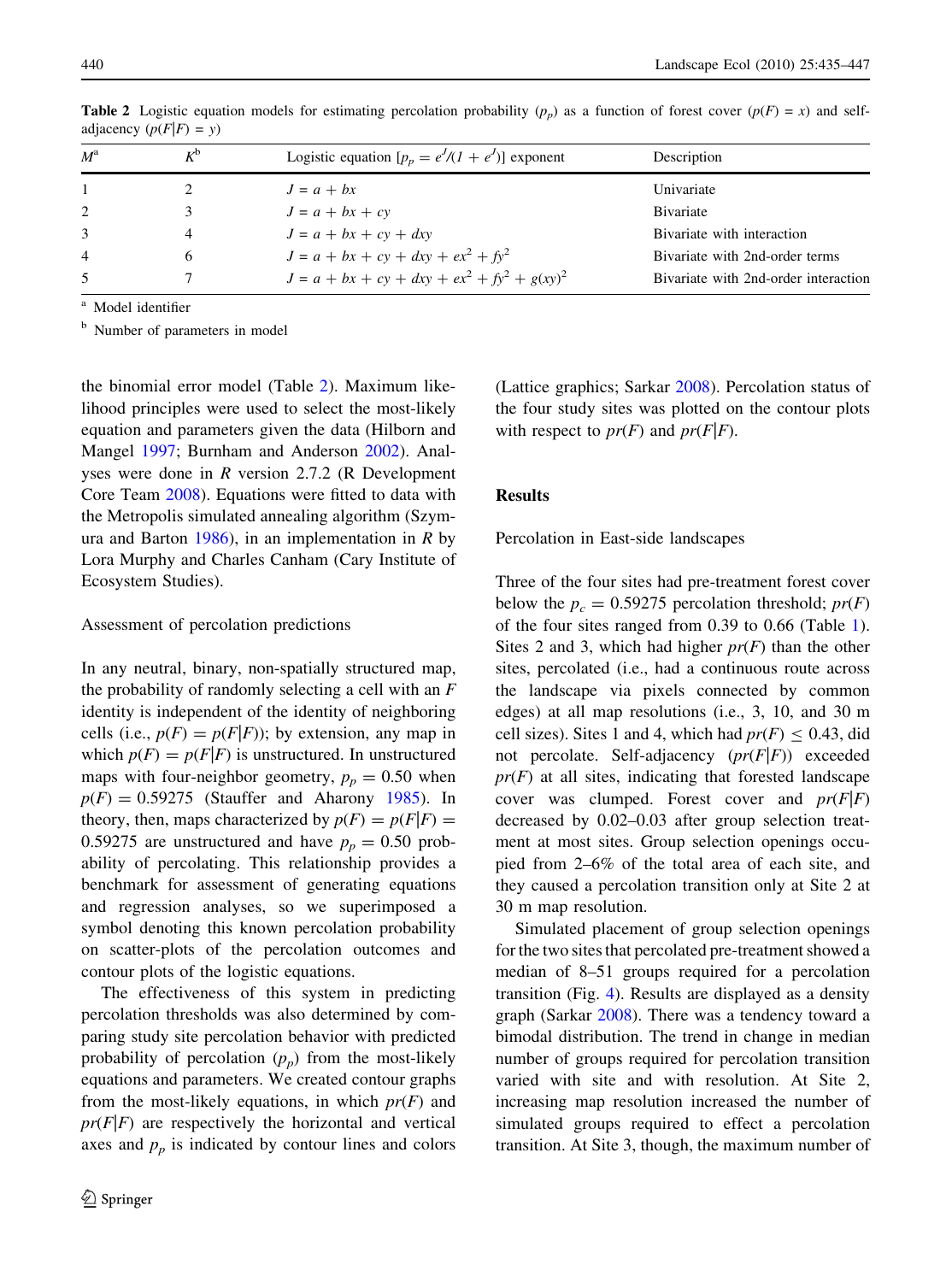<span id="page-6-0"></span>Fig. 4 Density plots of number of simulated group selection openings required to cause fragmentation in sites 2 and 3, analyzed at 3 map resolutions. Each panel shows results of 100 simulation runs



Number of groups to effect percolation transition

groups required to effect a percolation transition occurred at the  $10 \times 10$  m map resolution. It was only possible to compare simulated and actual number of groups required to effect percolation transition at Site 2 at 30 m resolution, but there was good agreement: a median of 8 simulated groups versus 7 actual groups.

Density

 $0.02$ 

 $0.00$ 

hommun

50

100

Predicting vulnerability to percolation transition from neutral landscape maps

Maps generated with the simplified hierarchical algorithm described in this paper showed a consistent pattern of percolation in response to forest cover  $pr(F)$ and self-aggregation  $(pr(F|F))$ . There was a welldefined transition zone between percolating and nonpercolating maps (Fig. [5a](#page-7-0)), revealing that increased  $pr(F|F)$  decreased the  $pr(F)$  at which maps would percolate. Increasing  $pr(F|F)$  allowed maps to percolate down to  $pr(F) \approx 0.53$ , and there was distinct curvature in the relationship. The best logistic regression model of probability of percolation  $(p_p)$ contained second-order terms of  $pr(F)$  and  $pr(F|F)$ and a first-order interaction (Model 4; Tables [3,](#page-7-0) [4](#page-8-0)). This model was the best (i.e., had lowest  $AIC<sub>c</sub>$ ) regardless of map resolution; the main difference among map resolutions was that there was a betterdefined percolation transition zone at high resolution. This difference among transition zones was reflected in  $R^2$  values, which increased from 0.80 to 0.95 as map resolution increased.

<u> IIIII ANIMINI AMMIN MUUTI I</u>

 $\mathbf{I}$   $\mathbf{I}$ 

Maps generated with the cluster-growth algorithm confirmed the general relationship between  $pr(F)$ ,  $pr(F|F)$ , and percolation observed with the other algorithm (Fig. [5](#page-7-0)c), though with some differences. Increased  $pr(F|F)$  still allowed percolation at relatively low  $pr(F)$  but there was less curvature in the transition zone. As a result, at low map resolution the best model incorporated both  $p(F)$  and  $p(F|F)$  but did not include a statistical interaction term between them (Model 2; Table [3\)](#page-7-0). An interaction between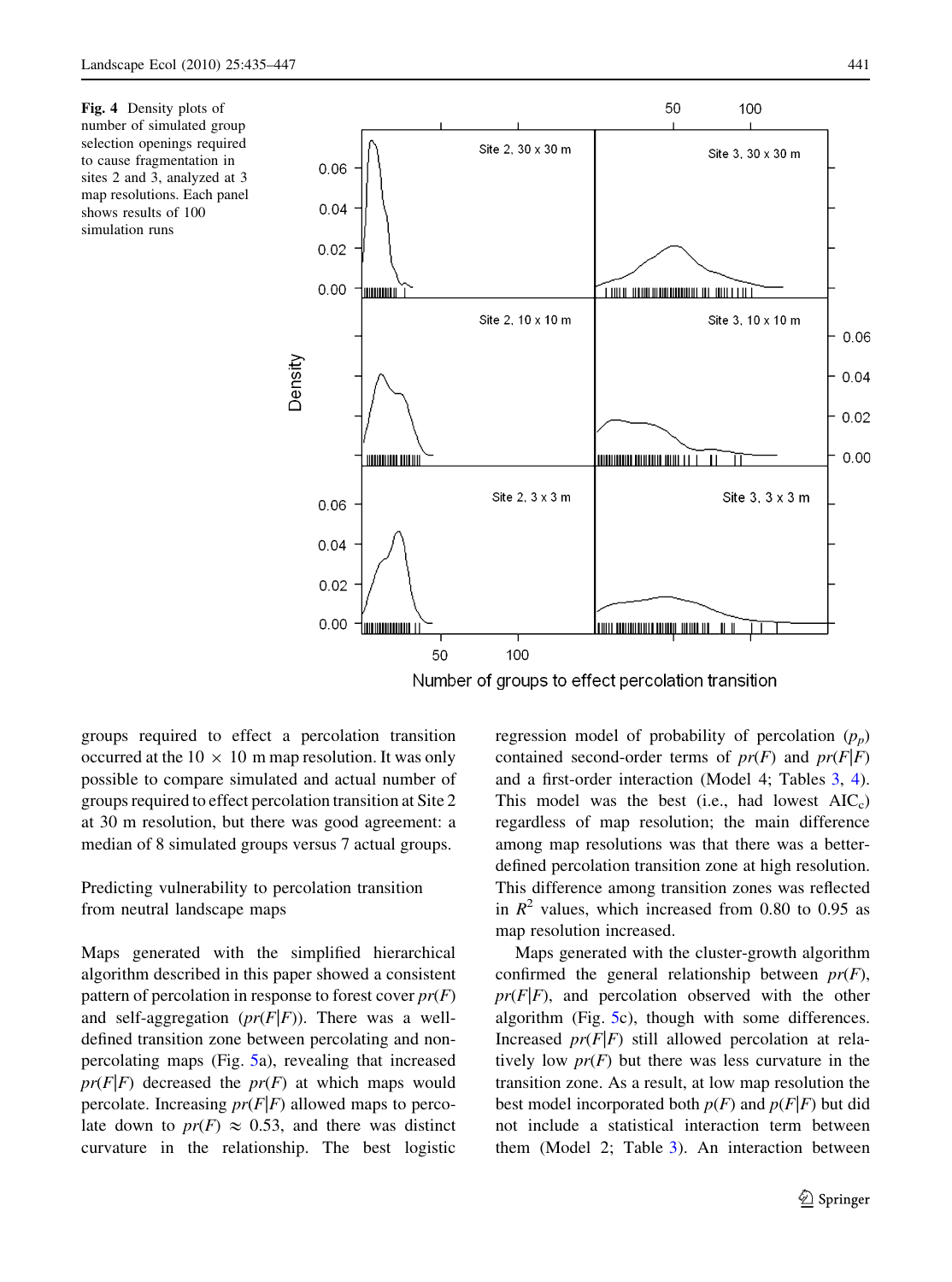<span id="page-7-0"></span>

Fig. 5 Percolation in simulated and actual landscapes with respect to forest cover  $(pr(F))$  and self-adjacency  $(pr(F|F))$ . Sites were analyzed at  $500 \times 500$  cell,  $3 \times 3$  m-per cell resolution. Crossed-box benchmarks show theoretical 0.50 percolation probability. a Percolation of neutral maps generated with hierarchical algorithm. **b** Percolation probability  $(pp)$ 

surface generated by logistic model of data in (a), superimposed with percolation status of East-Side Sierra forestry sites (circles). c Percolation of maps generated with cluster-growth algorithm. d Percolation probability surface generated from analysis of (c), superimposed with percolation status of Eastside Sierra forestry sites

Table 3 Likelihood analyses of percolating maps generated from the algorithm described in this paper (A, upper table) and the algorithm of Anderson and Family [\(1988](#page-10-0); B, lower table)

| $M^{\rm a}$    | $500 \times 500$ cells |            |                       |       | $150 \times 150$ cells |       |                |                | $50 \times 50$ cells |       |            |       |
|----------------|------------------------|------------|-----------------------|-------|------------------------|-------|----------------|----------------|----------------------|-------|------------|-------|
|                | ln(L)                  | <b>AIC</b> | $\Delta_i^{\text{b}}$ | $R^2$ | ln(L)                  | AIC   | $\Delta_i$     | $\mathbb{R}^2$ | ln(L)                | AIC   | $\Delta_i$ | $R^2$ |
| A              |                        |            |                       |       |                        |       |                |                |                      |       |            |       |
| 1              | $-326.4$               | 656.8      | 450                   | 0.82  | $-355.2$               | 714.4 | 354            | 0.81           | $-509.0$             | 1,022 | 249.6      | 0.73  |
| 2              | $-112.9$               | 231.8      | 25                    | 0.94  | $-184.6$               | 375.2 | 14.8           | 0.9            | $-385.7$             | 777.4 | 5          | 0.77  |
| 3              | $-111.5$               | 231.0      | 24.2                  | 0.94  | $-184.5$               | 377.0 | 16.6           | 0.9            | $-387.0$             | 782.0 | 9.6        | 0.80  |
| 4              | $-97.4$                | 206.8      | $\bf{0}$              | 0.95  | $-174.2$               | 360.4 | $\bf{0}$       | 0.91           | $-380.2$             | 772.4 | $\bf{0}$   | 0.80  |
| 5              | $-97.2$                | 208.4      | 1.6                   | 0.95  | $-175.4$               | 364.8 | 4.4            | 0.91           | $-381.4$             | 776.8 | 4.4        | 0.80  |
| B              |                        |            |                       |       |                        |       |                |                |                      |       |            |       |
| 1              | $-309.6$               | 623.2      | 408.6                 | 0.88  | $-385.2$               | 774.4 | 321.4          | 0.85           | $-552.5$             | 1,109 | 176.2      | 0.78  |
| 2              | $-116.2$               | 238.4      | 23.8                  | 0.96  | $-223.7$               | 453.4 | 0.4            | 0.91           | $-463.4$             | 932.8 | $\bf{0}$   | 0.81  |
| 3              | $-105.7$               | 219.4      | 4.8                   | 0.96  | $-223.6$               | 455.2 | 2.2            | 0.91           | $-464.1$             | 936.2 | 3.4        | 0.81  |
| $\overline{4}$ | $-101.3$               | 214.7      | $\mathbf{0}$          | 0.96  | $-220.6$               | 453.2 | 0.2            | 0.91           | $-461.4$             | 934.8 | 2          | 0.81  |
| 5              | 102.0                  | 218.0      | 3.4                   | 0.96  | $-219.5$               | 453.0 | $\overline{0}$ | 0.91           | $-463.1$             | 940.2 | 7.4        | 0.81  |

Models  $M = 1$  through 5 express percolation probability as a function of forest cover  $(pr(F))$  and forest self-adjacency  $(pr(F|F))$ . Bold font denotes best model for each grid scale and map-generation algorithm

<sup>a</sup> See Table [1](#page-4-0) for model descriptions

<sup>b</sup> An AIC difference  $(\Delta_i)$  of < 2 indicates substantial support for a model, an  $\Delta_i$  of 4–7 indicates much less support, and  $\Delta i > 10$ indicates essentially no support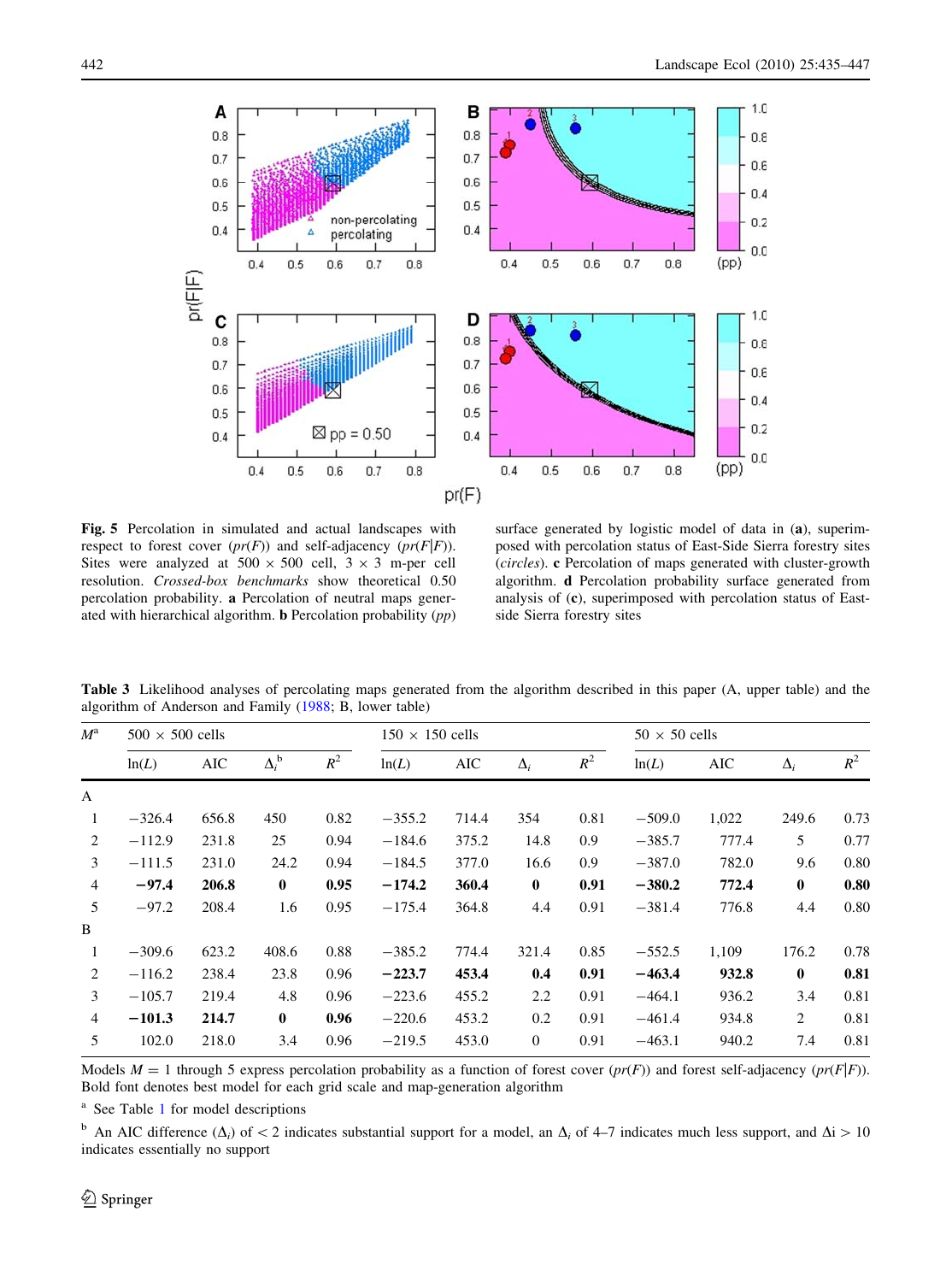| Generating algorithm               |          |          |       |       |          |          |
|------------------------------------|----------|----------|-------|-------|----------|----------|
| Modified hierarchical <sup>a</sup> | $-84.79$ | 43.6     | 41.51 | 241.9 | $-69.39$ | $-76.34$ |
| $Cluster$ -growth <sup>b</sup>     | $-85.77$ | $-23.09$ | 44.60 | 241.6 | 16.12    | $-45.73$ |

<span id="page-8-0"></span>Table 4 Parameters for most-likely equations of probability of percolation (Model 4, second order bivariate logistic equation,  $500 \times 500$  cell maps) with respect to forest cover  $(pr(F))$  and probability of self-adjacency of forest cover  $(pr(F|F))$ 

Bigelow and Parks (this paper) modification of O'Neill et al. ([1992\)](#page-12-0)

 $<sup>b</sup>$  Anderson and Family ([1988\)](#page-10-0) as described by Fahrig ([1997\)](#page-11-0)</sup>

 $pr(F)$  and  $pr(F|F)$  was only detected at the highest map resolution.

Maps produced with the modified hierarchical algorithm reproduced the location of the theoretical benchmark (i.e.,  $p_p = 0.50$  when  $pr(F) = pr(F|F)$ 0.59275) better than the cluster-growth algorithm. The benchmark fell precisely in the percolating/nonpercolating transition zone of maps generated by the former algorithm (Fig. [5a](#page-7-0)), but was slightly displaced from the transition zone of maps generated by the latter (Fig.  $5c$  $5c$ ).

Comparison of binary maps of real landscapes with predictions from neutral maps

All of the East-side landscapes showed high forest selfaggregation (i.e., had high  $pr(F|F)$ ; Fig. [5](#page-7-0)b, d). Neither algorithm could produce maps with the same combination of high  $pr(F|F)$  and low  $p(F)$  seen in the real landscapes (note blank upper left corner, Fig. [5](#page-7-0)b, d); prediction probabilities therefore are an extrapolation from the simulated runs. Sites 1 and 4, which had posttreatment  $pr(F)$  < 0.40 (Table [1](#page-4-0)), were predicted to have low probability of percolation and indeed did not percolate. Site 3 had post-treatment  $pr(F)$  of 0.56 and thus would not be expected to percolate under the usual,  $p_c = 0.59725$  paradigm. Nevertheless, it was predicted to have high probability of percolation under the model in this paper and did indeed continue to percolate. The models produced by the two generating algorithms differed in their predictions for site 2; the modified hierarchical model predicted a low probability of percolation for this site, and the model derived from the cluster-growth algorithm predicted a high probability of percolation. Despite a rather low posttreatment canopy cover of 0.45, the site persisted in percolating, therefore the model derived from the cluster-growth algorithm made a more accurate prediction.

### **Discussion**

Forest connectivity in the East-side landscape

Group selection has been proposed as an appropriate silviculture for dry forests in general (Kimmins [1992\)](#page-11-0) and East-side pine in particular (Helms [1980\)](#page-11-0), partly because the dry soils may resist compaction that results from the required network of roads and skid trails. Yet many of the semi-arid, East-side pine forests of northern California have a patchy, sparse canopy due to harvest history (Laudenslayer et al. [1989\)](#page-11-0), substrate geology (DeLucia et al. [1988](#page-11-0); Leiberg [1902](#page-11-0)), and competition for scarce moisture (Callaway et al. [1994](#page-11-0)). East-side pine is part of a transition from west-side mixed-conifer to the west and sagebrush scrub to the east; such ecotones are particularly vulnerable to disruptions of canopy connectivity (Milne et al. [1996](#page-11-0); Peterson [2002\)](#page-12-0).

Did the group selection openings implemented by loggers indeed fragment the East-side forest landscapes we examined, ''insidiously whittling away the percolating cluster'' (With [1997\)](#page-12-0)? Visually, the group selection openings represented a significant disturbance to the structure of the forests, and would seem to have the potential to diminish connectivity at least until trees reestablish and grow back. Of the four sites examined, two did not percolate even prior to any silviculture treatment. Of the other two, one resisted fragmentation from group selection (and could have tolerated many additional group selection openings), but the other (site 2) was near a percolation threshold and did change from percolating to non-percolating with treatment when analyzed at a coarse resolution. There is some possibility, therefore, that group selection will increase fragmentation of East-side landscapes.

Might there have been some opportunity to mitigate the effects of group selection openings on fragmentation? Groups were approximately circular, which is the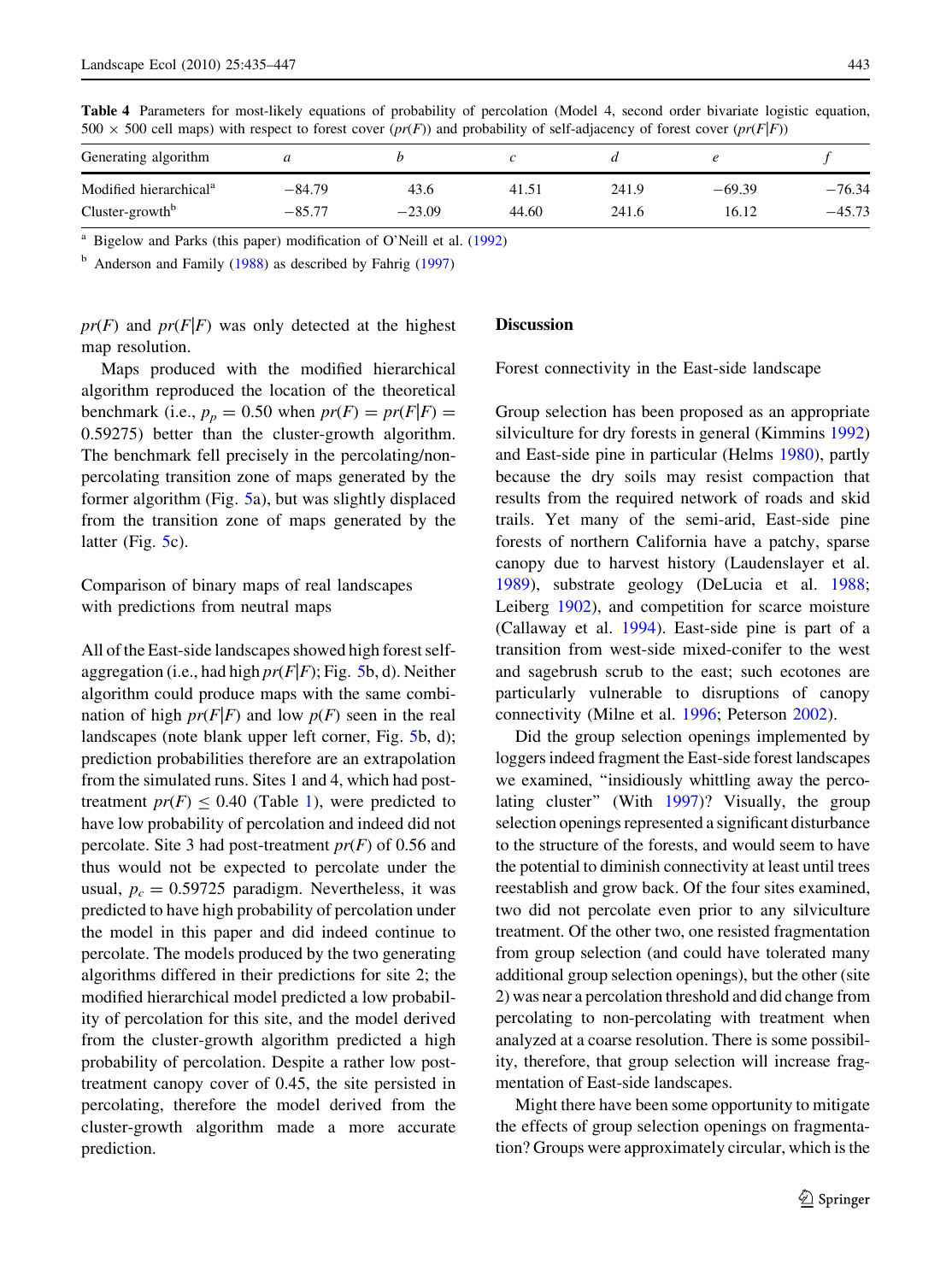shape least likely to lead to interruption of percolation. A conscious effort by marking crews to retain at least a border of trees around each group, i.e., to make each group interior and not to connect any group with a larger opening, might provide insurance against fragmentation particularly if groups are analyzed at a fine (e.g., 3 m) resolution. Planners perhaps should plan to include buffers, or at least retain a thin border of trees around group selection openings.

The issue of the correct or best resolution for analysis is challenging. The neutral landscape generated maps at the highest resolution (500 cells per edge) showed a distinct boundary between conditions of forest cover and aggregation that would and would not allow percolation. The boundary was much less clear for maps at lower resolution. A higher proportion of variation in the data (as measured by the adjusted correlation coefficient,  $R^2$ ) was explained by increasing map resolution from 50 to 150 cells per edge (i.e., from  $R^2 = 0.80$  to 0.91) than by increasing from 150 to 500 cells per edge  $(R^2 = 0.91 - 0.95)$ . This observation supports the recommendation of Turner et al. ([2001\)](#page-12-0) that neutral landscape maps should have at least 100 rows and columns to avoid artifacts from truncation of patches. By extension, percolation analyses on real landscapes should probably use maps of with resolution of at least 100 cells per edge; our use of  $30 \times 30$  m cells to classify  $\sim$  225 ha landscapes (i.e., 50 cells per edge) was excessively coarse by this reckoning.

The structured neutral maps showed that not just the proportional coverage of forest but the spatial pattern has a large effect on probability of percolation. Others have commented on this relationship (Gustafson and Parker [1992;](#page-11-0) Wallin et al. [1994](#page-12-0); Hargis et al. [1998](#page-11-0)), but heretofore no mathematical relationship between forest cover, a spatial metric, and percolation probability has been articulated as far as we are aware (but see Chayes et al. [1988](#page-11-0) regarding the special case of hierarchical landscapes). We were able to identify this relationship by focusing on connectedness of only one landscape element (i.e., forest canopy), rather than using a composite metric such as contagion which reflects connectedness of all landscape elements (e.g., forest and open ground) simultaneously.

Our analysis showed that increased self-adjacency of forest cover allows percolation to occur at cover proportions lower than normal (i.e., at  $pr(F)$  0.59275). The effects of forest self-adjacency are particularly strong when forest cover is near the critical value and forest elements are randomly distributed (i.e., near  $pr(F) = pr(F|F) = 0.59275$ ). Here, small increases in forest self-adjacency lead to large increases in percolation probability, or, similarly, allow percolation to occur at much lower cover proportions (Fig. [5](#page-7-0)b). At lower levels of forest cover, much higher increases in forest self-adjacency are required for percolation. The main uncertainty about this relationship comes under conditions of very high self-adjacency and low cover (e.g.,  $pr(F|F) > 0.7$  and  $pr(F)$  < 0.5). Under these conditions, percolation may only occur if shapes of forest have some linearity or directionality, in contrast to the amorphous clusters generated by the two algorithms we used to generate the structured random maps. The East-side landscapes we studied contained distinct linear features (Fig. [2](#page-3-0)), and possibly for this reason they fell into the vacant region of parameter space (Fig. [5a](#page-7-0), upper left corner) that was unfilled by the random-map generation algorithms we used. This coincidence suggests a need for an extension of our work using map-generating algorithms that produce patch shapes with linear elements, and for classification of other patchily forested landscapes to determine how common such linear features are. Nevertheless, the consistency of the predictions from the alternative generating algorithms indicates that the logistic function provides a far more useful measure of landscape vulnerability to fragmentation than the  $p_c = 0.59275$  threshold.

Implications for group selection in East-side Sierran landscapes

If this landscape is increasingly fragmented by group selection, what might be the implication? Connectivity, or the linkage of habitats, communities and ecological processes at multiple spatial and temporal scales, is an overarching principle of forest management for biodiversity (Noss [1991;](#page-12-0) Metzger and Decamps [1997;](#page-11-0) Lindenmayer et al. [2006\)](#page-11-0), and there is increasing demand for connectivity analyses in forest management plans (e.g., Blackwell and Troyer [2004\)](#page-10-0).

Percolation theory has proven useful in studies of conservation biology (Boswell et al. [1998](#page-11-0); He and Hubbell [2003](#page-11-0)), but use of connectivity metrics as surrogates for biodiversity measurements (Metzger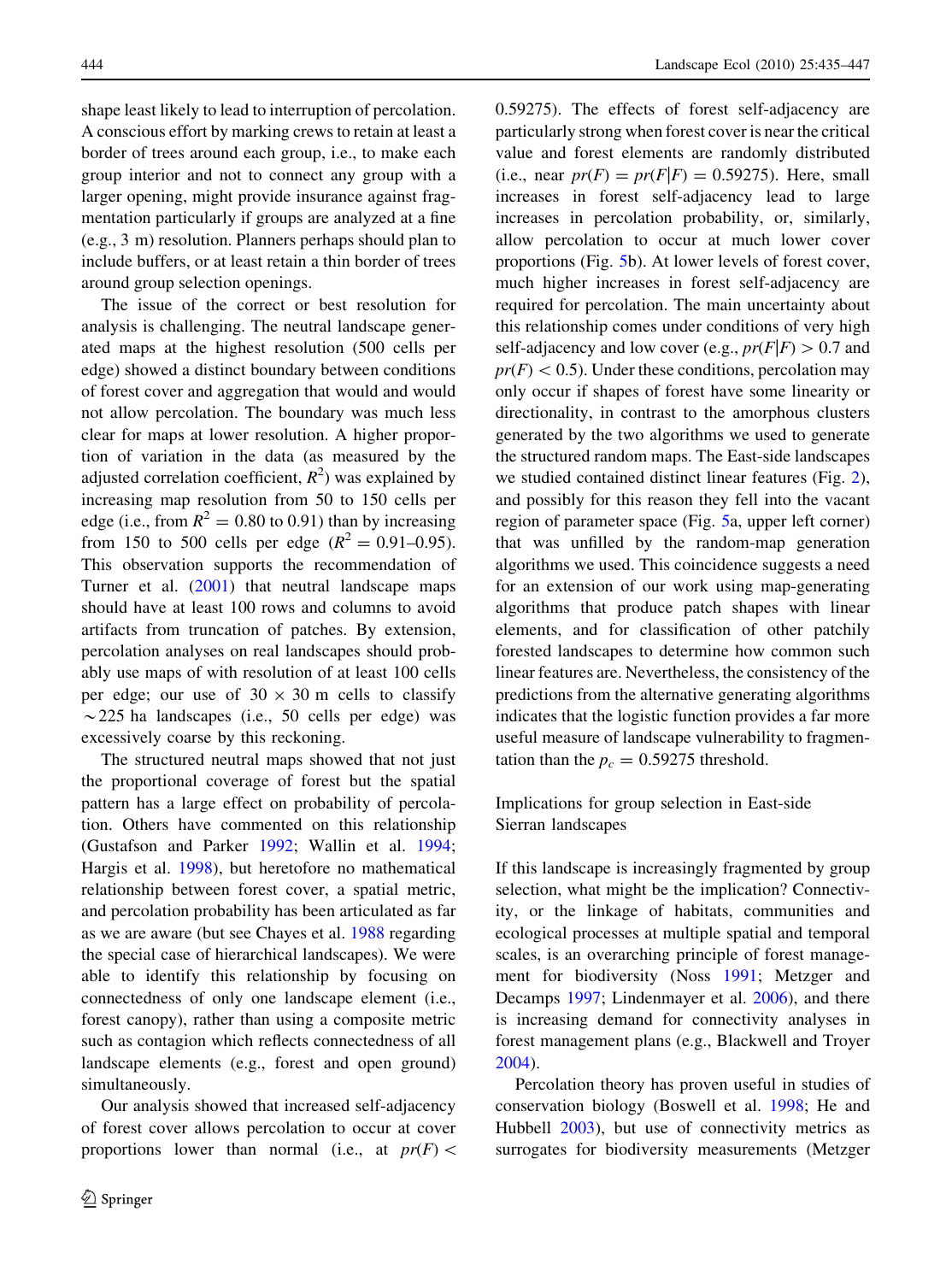<span id="page-10-0"></span>and Decamps [1997](#page-11-0); Lindenmayer et al. [2006\)](#page-11-0) has been criticized on several accounts. One is that the interaction between organism behavior and landscape pattern determines connectivity, so connectivity can only be determined in relation to organism movement (Wiens et al. [1997;](#page-12-0) With [2002](#page-12-0); Goodwin [2003\)](#page-11-0). It may, however, be legitimate to use a generalized connectivity metric if it is clear that structural rather than functional connectivity is being measured (Calabrese and Fagan [2004](#page-11-0)). The use of general connectivity thresholds for classes of animals (e.g., large mobile animals) has also been criticized (Mönkkönen and Reunanen [1999](#page-12-0)), but development of a generalized, spatially explicit framework is deemed essential to conservation biology because of the impracticality of developing individual models for every species of management concern (With [1997\)](#page-12-0).

The range of the American marten, continuous throughout the southern Cascades and northern Sierra in the twentieth century, now has large gaps. The marten was present in East-side forest in Plumas County early in the twentieth century, but there have been no detections in recent years despite populations to the north and south (Kucera et al. [1995;](#page-11-0) Kirk and Zielinski [2009\)](#page-11-0). This absence is thought due to fragmentation and diminution of its preferred oldforest habitat (Zielinski et al. [2005](#page-12-0)). Martens avoid young forest and recently clear-cut or pre-commercially thinned forest (e.g., Godbaut and Ouellet [2008\)](#page-11-0); in one study, martens were more likely to use patches of high quality forest that were within 45 m of contiguous forest than more distant patches (Chapin et al. [1998](#page-11-0)). The potential for group selection openings to further fragment the landscape in our study area, then, could aversely impact the ability of marten to recolonize the landscape.

In contrast, increased forest fragmentation due to group selection may help forests to resist crown fire. Wildfire is a major concern in national forest management in the western USA, and recent fires just in eastern Plumas County include the Antelope complex (2007; 9,200 ha), the Moonlight fire (2007; 26,300 ha) and the Boulder complex (2006; 1,400 ha). Percolation concepts are used to model fire spread (Hargrove et al. [2000;](#page-11-0) Bevers et al. 2004; Spyratos et al. [2007](#page-12-0)), although the wind and firebrand dynamics that characterize large fires may expand local interactions beyond nearest neighbors (Nahmias

et al. [2000\)](#page-12-0). The coarser map resolutions (i.e., 30 m cells) at which we modeled landscapes may provide a more appropriate model for risk of fire spread than the smaller cells. Group selection openings are not intended as fuels treatments, but their apparent ability to function as part of a network of fuel breaks should be considered a potential benefit.

#### Summary

Group selection silviculture can increase fragmentation of East-side Sierran forest in areas that already have patchy canopy. We know of no adverse impacts on currently resident organisms, but such fragmentation would make the landscape less hospitable for one animal, the American marten, that was historically present and that has some possibility of naturally recolonizing. In contrast, there are potential benefits of fragmenting these forests for fire hazard reduction. We present a method for determining probability of percolation (and hence, fragmentation) from two parameters, proportion of forest cover and aggregation of forest elements, that can be derived from binary maps of forest project areas. The ability of our quantitative expression of percolation probability to reproduce percolation behavior observed in real landscapes suggests it may have applications beyond forest management.

Acknowledgments Patti Millet of the Plumas National Forest staff encouraged our interest in group selection silviculture in East-side pine types. Wendell Cropper suggested simulating placement of group selection openings. Programming assistance was provided by the True Basic users' forum and Lora Murphy. Michael Papaik and two anonymous reviewers provided comments that improved the manuscript. Research was funded by the Joint Fire Sciences Program and Region 5 of The Forest Service.

#### References

- Anderson SR, Family F (1988) Percolation in an interactive cluster-growth model. Phys Rev A 38(8):6
- Bevers M, Omi PN, Hof J (2004) Random location of fuel treatments in wildland community interfaces: a percolation approach. Can J Forest Res 34:164–173
- Blackwell J, Troyer JD (2004) Record of decision: Sierra Nevada forest plan amendment final supplemental environmental impact statement. USDA forest service management bulletin R5-MB-046, Pacific Southwest Region, Vallejo, California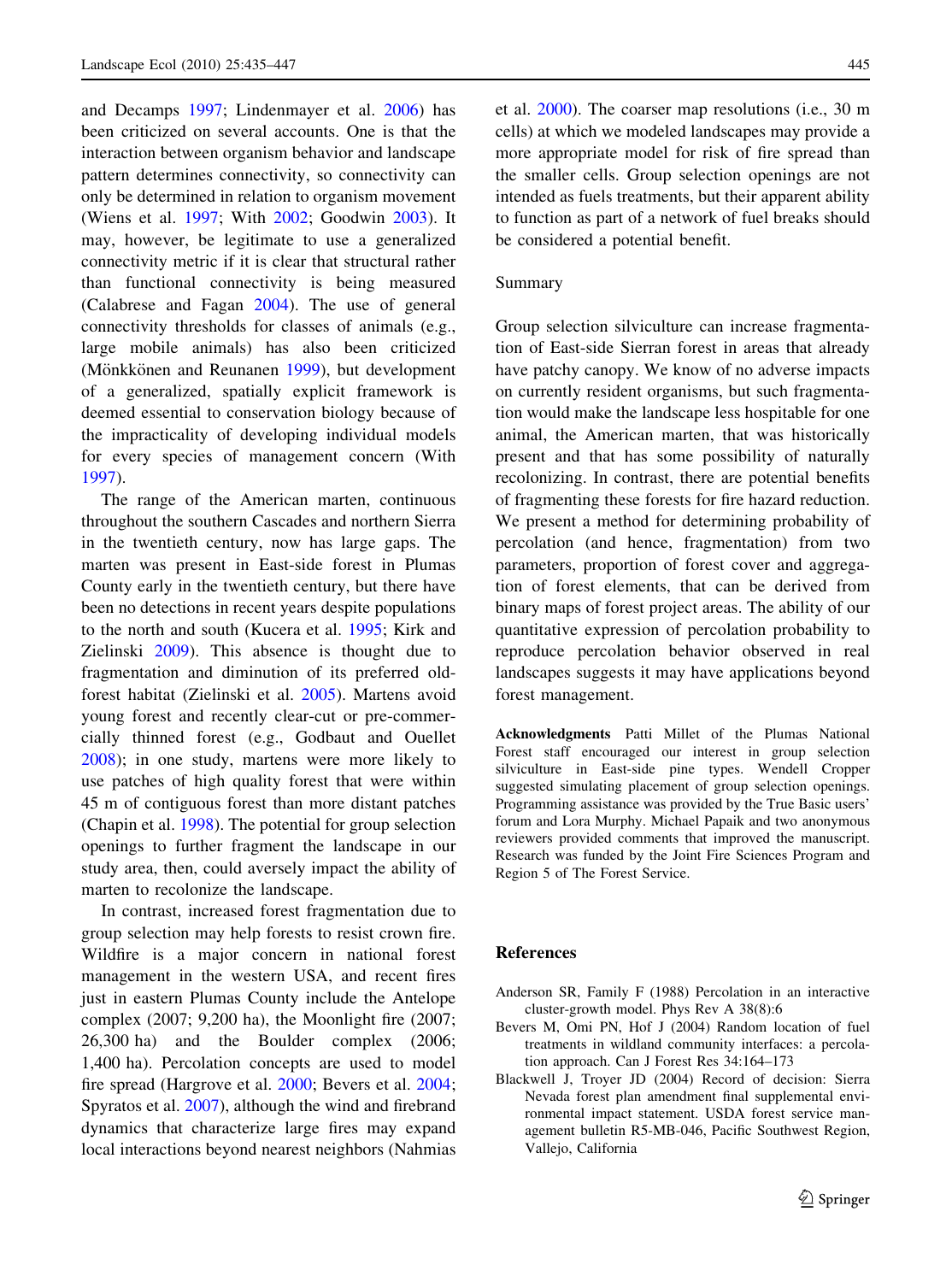- <span id="page-11-0"></span>Boswell GP, Britton NF, Franks NR (1998) Habitat fragmentation, percolation theory and the conservation of a keystone species. Proc R Soc Lond B 265:1921–1925
- Burnham KP, Anderson DR (2002) Model selection and multimodel inference: a practical information-theoretic approach. Springer, New York
- Calabrese JM, Fagan WF (2004) A comparison-shopper's guide to connectivity metrics. Front Ecol Environ 2(10):529–536
- California Interagency Wildlife Task Group (2005) Users manual for version 8.1 of the California Wildlife Habitat Relationships System and Bioview. California Department of Fish and Game, Sacramento
- Callaway RM, DeLucia EH, Moore D et al (1994) Competition and facilitation: contrasting effects of Artemisia tridentata on desert vs. montane pines. Ecology 77(7):2131–2140
- Chapin TG, Harrison DJ, Katnik DD (1998) Influence of landscape pattern on habitat use by American marten in an industrial forest. Conserv Biol 12:196–227
- Chayes JT, Chayes L, Durret R (1988) Connectivity properties of Mandelbrot's percolation process. Probab Theory Rel 77:307–324
- DeLucia EH, Schlesinger WH, Billings WD (1988) Water relations and the maintenance of Sierran conifers on hydrothermally altered rock. Ecology 69:303–311
- Eyre FH (ed) (1980) Forest cover types of the United States and Canada. Society of American Foresters, Washington, DC
- Fahrig L (1997) Relative effects of habitat loss and fragmentation on population extinction. J Wildlife Manage 61:603–610
- Finney MA (2001) Design of regular landscape fuel treatment patterns for modifying fire growth and behavior. Forest Sci 47(2):219–228
- Franklin JF, Forman RT (1987) Creating landscape patterns by cutting: ecological consequences and principles. Landscape Ecol 1:5–18
- Franklin JF, Graber D, Johnson KN et al (1997) Alternative approaches to conservation of late-successional forest in the Sierra Nevada and their evaluation. In: Sierra Nevada Ecosystem Project: status of the Sierra Nevada: final report to congress: Addendum, Wildland Resource Center Report No. 40. University of California, Davis, pp 53–70
- Godbaut G, Ouellet J-P (2008) Habitat selection of American marten in a logged landscape at the southern fringe of the boreal forest. Ecoscience 15(3):332–342
- Goodwin BJ (2003) Is landscape connectivity a dependent or independent variable? Landscape Ecol 18(7):687–699
- Grinnell J, Dixon J, Linsdale JM (1937) Fur-bearing mammals of California. University of California Press, Berkeley
- Gustafson EJ, Parker GR (1992) Relationships between landcover proportion and indices of landscape spatial pattern. Landscape Ecol 7(2):101–110
- Hargis CD, Bissonette JA, David JL (1998) The behavior of landscape metrics commonly used in the study of habitat fragmentation. Landscape Ecol 13:167–186
- Hargrove WW, Gardner RH, Turner MG et al (2000) Simulating fire patterns in heterogeneous landscapes. Ecol Model 135:243–263
- He FL, Hubbell SP (2003) Percolation theory for the distribution and abundance of species. Phys Rev Lett 91:4
- Helms JA (1980) The California region. In: Barrett JW (ed) Regional silviculture of the United States. Wiley, New York, pp 391–446
- HFQLG (1998) The Herger-Feinstein Quincy Library Group Forest Recovery Act. P.L. 103–354, Section 401(j), Oct 1998
- Hilborn R, Mangel M (1997) The ecological detective: confronting models with data. Princeton University Press, Princeton
- Keitt TH (2000) Spectral representation of neutral landscapes. Landscape Ecol 15:479–493
- Kimmins H (1992) Balancing act: environmental issues in forestry. UBC Press, Vancouver
- Kirk TA, Zielinski WJ (2009) Developing and testing a landscape habitat suitability model for the American marten (Martes americana) in the Cascades mountains of California. Landscape Ecol 24:759–773
- Kucera TE, Zielinski WJ, Barrett RH (1995) Current distribution of the American marten, Martes americana, in California. California Fish and Game 81(3):96–103
- Laudenslayer WF, Darr HH, Smith S (1989) Historical effects of forest management practices on eastside pine communities in northeastern California. Multiresource Management of Ponderosa pine forest. RMRS-GTR-185, Rocky Mountain Forest and Range Experiment Station
- Leak WB, Filip SM (1977) Thirty-eight years of group selection in New England northern hardwoods. J Forest 75:641–643
- Leiberg JB (1902) Forest conditions in the northern Sierra Nevada, California. Forestry. Professional Paper No. 8, Series H, Forestry, 5, US Government Printing Office, Washington DC
- Li BL (2001) Applications of fractal geometry and percolation theory to landscape analysis and assessments. In: Jensen ME, Bourgeron PS (eds) A guidebook for integrated ecological assessments. Springer, New York, pp 200–210
- Li H, Franklin JF, Swanson FJ et al (1993) Developing alternative forest cutting patterns: a simulation approach. Landscape Ecol 8(1):63–75
- Lindenmayer DB, Franklin JF, Fischer J (2006) General management principles and a checklist of strategies to guide forest biodiversity conservation. Biol Conserv 131(3):433–445
- McDonald PM, Fiddler GO et al (2009) Naturally seeded versus planted ponderosa pine seedlings in group-selection openings. West J Appl For 24(1):48–54
- McKelvey KS, Weatherspoon CP (1992) Projected trends in owl habitat. In: Verner J, McKelvey KS, Noon BR, et al (eds) The California spotted owl: a technical assessment of its current status. USDA Forest Service General Technical Report PSW-GTR-133, Pacific Southwest Research Station, Albany, California, pp 261–273
- Metzger JP, Decamps H (1997) The structural connectivity threshold: an hypothesis in conservation biology at the landscape scale. Acta Oecol 18(1):1–12
- Miller C, Urban DL (2000) Connectivity of forest fuels and surface fire regimes. Landscape Ecol 15:145–154
- Milne BT, Johnson AR, Keitt TH et al (1996) Detection of critical densities associated with piñon-juniper woodland ecotones. Ecology 77(3):805–821